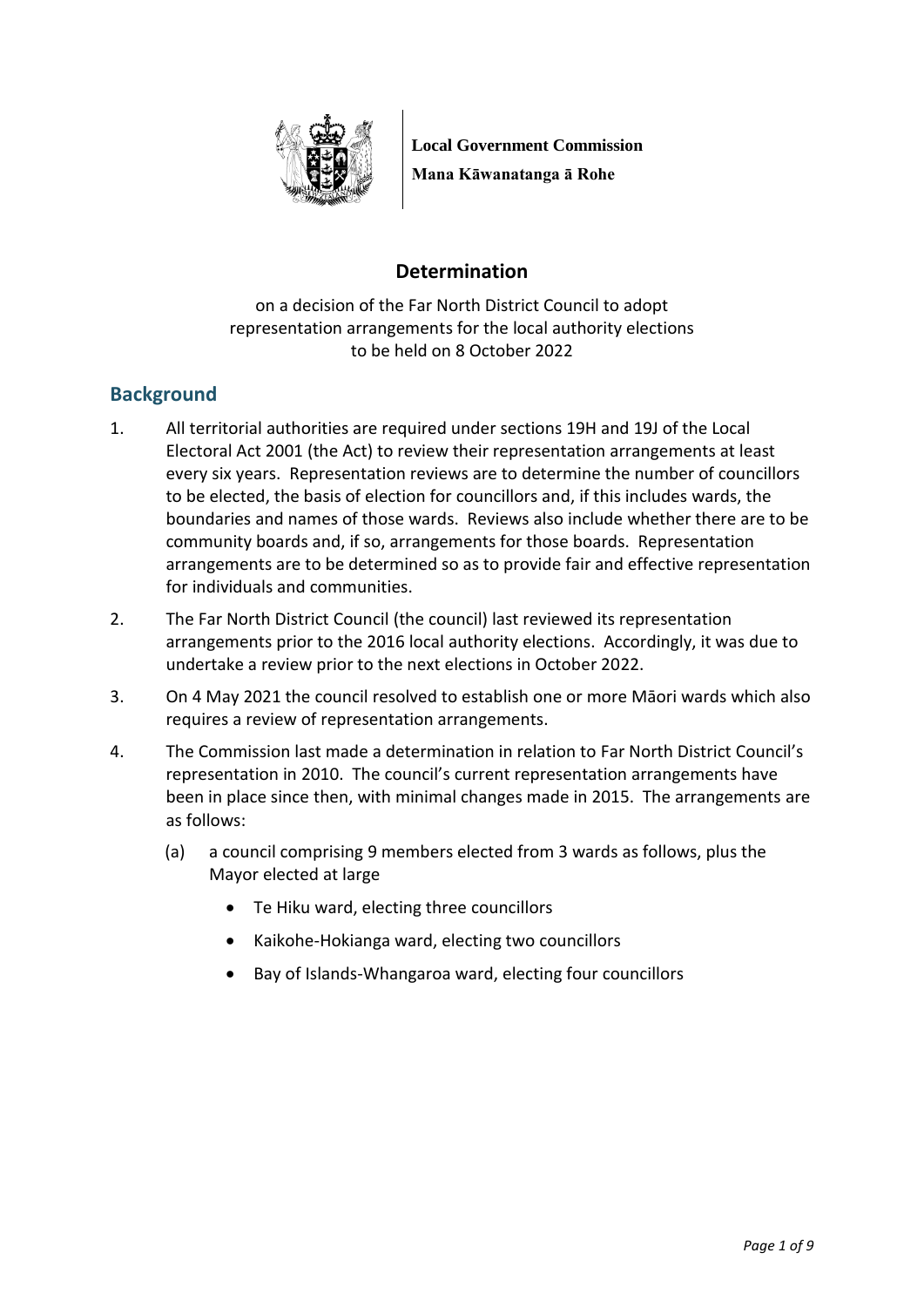| <b>Community Board</b>   | <b>Subdivision</b> | <b>Members elected</b> |
|--------------------------|--------------------|------------------------|
| Te Hiku                  | North Cape         |                        |
|                          | Whatuwhiwhi        |                        |
|                          | Doubtless Bay      |                        |
|                          | Kaitaia            | 3                      |
| Kaikohe-Hokianga         | North Hokianga     | 1                      |
|                          | South Hokianga     | $\mathfrak{p}$         |
|                          | Kaikohe            | 3                      |
| Bay of Islands-Whangaroa | Whangaroa          | 1                      |
|                          | Kerikeri           | 3                      |
|                          | Paihia             |                        |
|                          | Russell-Opua       | 1                      |
|                          | Kawakawa-Moerewa   |                        |

(b) Three community boards electing 19 members from subdivisions as follows:

### **Current review**

- 5. On 12 August 2021 the council resolved its initial representation proposal as follows:
	- (a) a council comprising 10 members elected from four wards as follows, plus the Mayor elected at large
		- Ngā Tai o Tokerau Māori Ward, electing four councillors
		- Te Hiku General Ward, electing two councillors
		- Kaikohe-Hokianga General Ward, electing one councillor
		- Te Pēwhairangi-Whangaroa General Ward, electing three councillors
	- (c) Three community boards and subdivisions for electoral purposes, being:

| <b>Community Board</b>   | <b>Subdivision</b> | <b>Members elected</b> |
|--------------------------|--------------------|------------------------|
| Te Hiku                  | North Cape         | 1                      |
|                          | Whatuwhiwhi        |                        |
|                          | Doubtless Bay      | 1                      |
|                          | Kaitaia            | 3                      |
| Kaikohe-Hokianga         | North Hokianga     |                        |
|                          | South Hokianga     | $\overline{2}$         |
|                          | Kaikohe            | 3                      |
| Te Pēwhairangi-Whangaroa | Whangaroa          |                        |
|                          | Waipapa            | 1                      |
|                          | Kerikeri           | $\mathfrak{p}$         |
|                          | Paihia             |                        |
|                          | Russell-Opua       | 1                      |
|                          | Kawakawa-Moerewa   |                        |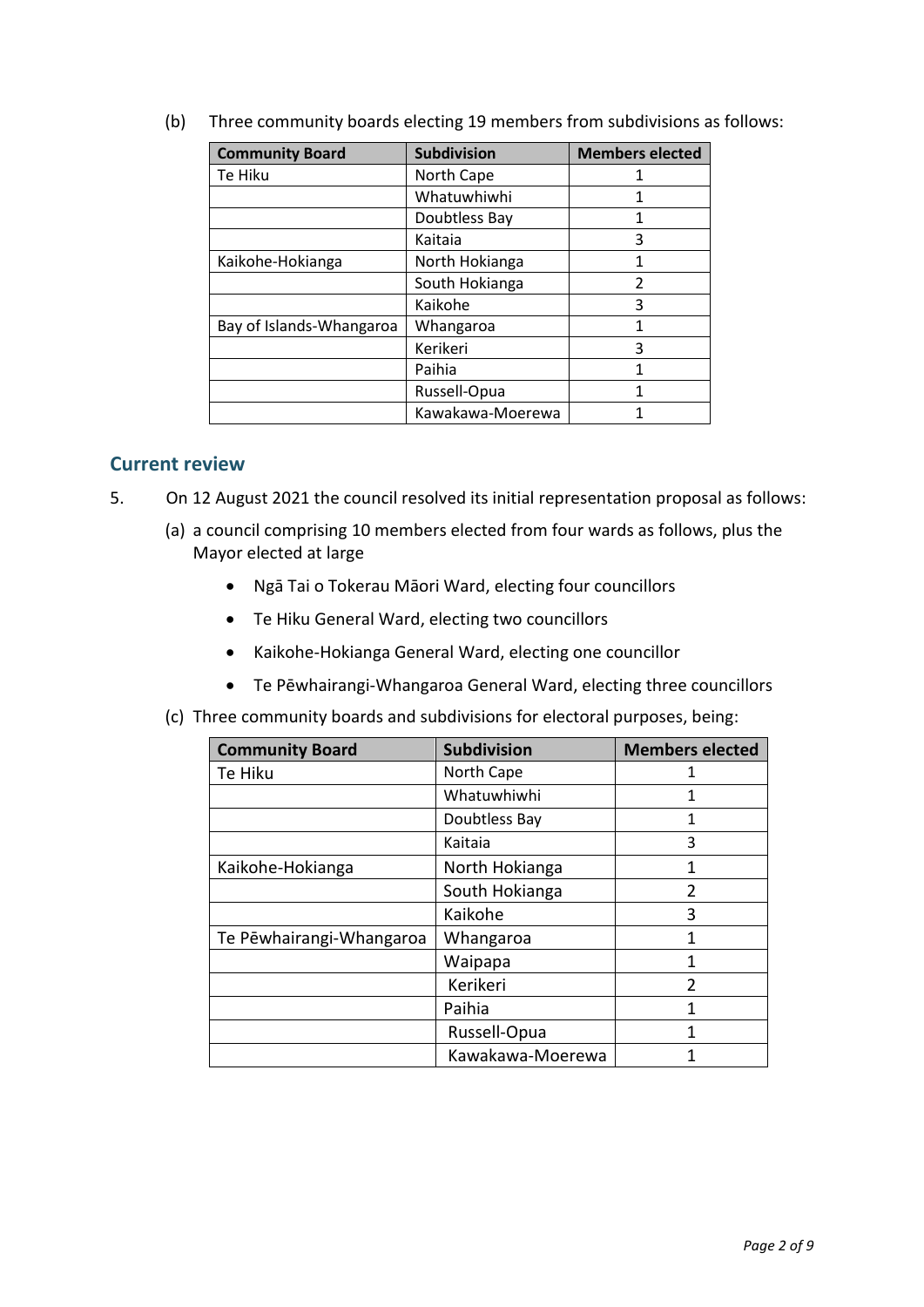- 6. The council received 129 submissions on its initial proposal with the following key themes:
	- The communities of Maromākū and Waiomio relate more to the Kawakawa-Moerewa subdivision than the Russell-Ōpua subdivision of the Bay of Islands-Whangaroa community
	- The Purerua Peninsula has a closer association with the Kerikeri subdivision than the Waipapa subdivision of the Bay of Islands-Whangaroa community
	- The name Te Pēwhairangi-Whangaroa should revert back to Bay of Islands-Whangaroa for the General Ward and Community Board
- 7. As a result of the submissions received the council reverted to the name Bay of Islands-Whangaroa for the General Ward and Community Board and adjusted the boundaries between the ward subdivisions as outlined above. This resulted in some changes for these subdivisions in relation to compliance with the fair representation requirement of Section 19V(2), i.e. the '+/-10% rule', including making the Kerikeri subdivision non-compliant.
- 8. The council adopted its final representation proposal on 4 November 2021. No appeals or objections were received. The final proposal was for a council comprising the mayor and 10 councillors elected from 4 wards as set out in the following table.

| <b>Ward</b>                      | Population* | <b>Number of</b><br><b>councillors</b><br>per ward | <b>Population</b><br>per<br>councillor | <b>Deviation from</b><br>district average<br>population per<br>councillor | % deviation from<br>district average<br>population per<br>councillor |
|----------------------------------|-------------|----------------------------------------------------|----------------------------------------|---------------------------------------------------------------------------|----------------------------------------------------------------------|
| Te Hiku                          | 13,260      | $\overline{2}$                                     | 6,630                                  | $-1,045$                                                                  | $-13.61%$                                                            |
| Kaikohe-<br>Hokianga             | 7,630       | 1                                                  | 7,630                                  | $-45$                                                                     | $-0.58%$                                                             |
| Bay of<br>Islands-<br>Whangaroa  | 25,160      | 3                                                  | 8,387                                  | $+712$                                                                    | $+9.27%$                                                             |
| <b>Total</b><br>General<br>Wards | 46,050      | 6                                                  | 7,675                                  |                                                                           |                                                                      |
| Ngā Tai o<br>Tokerau             | 25,100      | 4                                                  | 6,275                                  |                                                                           |                                                                      |
| <b>Total</b>                     | 71,150      | 10                                                 | 7,115                                  |                                                                           |                                                                      |

\*Based on 2020 population estimates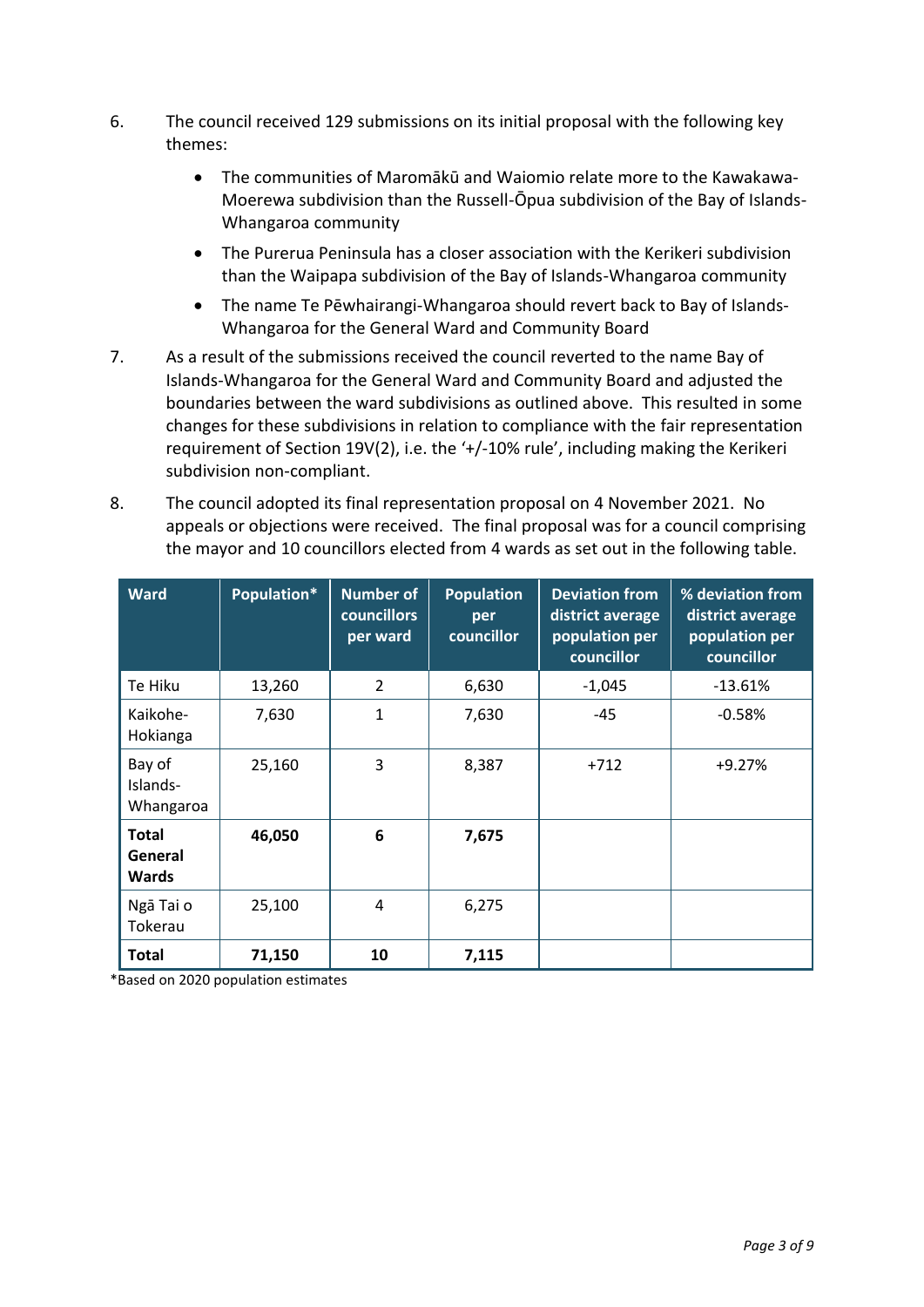| <b>Community</b><br><b>Board/Subdivision</b> | Population* | <b>Number of</b><br>members | <b>Population</b><br>per<br>member | <b>Deviation</b><br>from district<br>average<br>population<br>per member | % deviation<br>from district<br>average<br>population<br>per member |
|----------------------------------------------|-------------|-----------------------------|------------------------------------|--------------------------------------------------------------------------|---------------------------------------------------------------------|
| <b>Te Hiku</b>                               |             |                             | 3,693                              |                                                                          |                                                                     |
| North Cape                                   | 3,250       | $\mathbf{1}$                | 3,250                              | $-446$                                                                   | $-12%$                                                              |
| Whatuwhiwhi                                  | 3,620       | $\mathbf{1}$                | 3,620                              | $-73$                                                                    | $-1.97%$                                                            |
| Doubtless Bay                                | 4,010       | $\mathbf{1}$                | 4,010                              | $+317$                                                                   | $+8.58$                                                             |
| Kaitāia                                      | 11,280      | 3                           | 3,760                              | $+67$                                                                    | $+1.81%$                                                            |
| Kaikohe-Hokianga                             |             |                             | 2,658                              |                                                                          |                                                                     |
| North Hokianga                               | 2,490       | $\mathbf{1}$                | 2,490                              | $-168$                                                                   | $+6.3%$                                                             |
| South Hokianga                               | 4,660       | $\overline{2}$              | 2,330                              | $-328$                                                                   | $-12.35%$                                                           |
| Kaikohe                                      | 8,800       | 3                           | 2,933                              | $+275$                                                                   | $+10.34%$                                                           |
| <b>Bay of Islands-</b><br>Whangaroa          |             |                             | 4,705                              |                                                                          |                                                                     |
| Whangaroa                                    | 4,160       | $\mathbf{1}$                | 4,160                              | $-545$                                                                   | $-11.54%$                                                           |
| Waipapa                                      | 4,590       | $\mathbf{1}$                | 4,590                              | $-115$                                                                   | $-2.46%$                                                            |
| Kerikeri                                     | 10,390      | $\overline{2}$              | 5,195                              | $+490$                                                                   | $+10.4%$                                                            |
| Paihia                                       | 5,030       | $\mathbf{1}$                | 5,030                              | $+325$                                                                   | +6.89%                                                              |
| Russell-Ōpua                                 | 3,970       | $\mathbf{1}$                | 3,970                              | $-735$                                                                   | $-15.63%$                                                           |
| Kawakawa-<br>Moerewa                         | 4,800       | $\mathbf{1}$                | 4,800                              | $+95$                                                                    | $+2.0%$                                                             |
| <b>Total</b>                                 | 71,150      | 19                          | 7,115                              |                                                                          |                                                                     |

9. In addition, three community boards and subdivisions for electoral purposes are proposed as follows:

\*Based on 2020 population estimates

10. The council was required by section 19V(4) of the Act to refer its proposal to the Commission for determination as Te Hiku General Ward, the North Cape subdivision of the Te Hiku Community, Kerikeri, Russell-Ōpua and Whangaroa subdivisions of the Bay of Islands-Whangaroa Community and Kaikohe and South Hokianga subdivisions of the Kaikohe-Hokianga Community do not comply with the fair representation requirement of section 19V(2), i.e. the '+/-10% rule'.

## **Matters for determination by the Commission**

- 11. Section 19V(3) provides that, despite subsection (2), if a territorial authority or the Commission considers one or more of certain prescribed conditions apply, ward and subdivisions may be defined and membership distributed between them in a way that does not comply with subsection (2). The prescribed conditions are:
	- (a) non-compliance is required for effective representation of communities of interest within island or isolated communities situated within the district of the territorial authority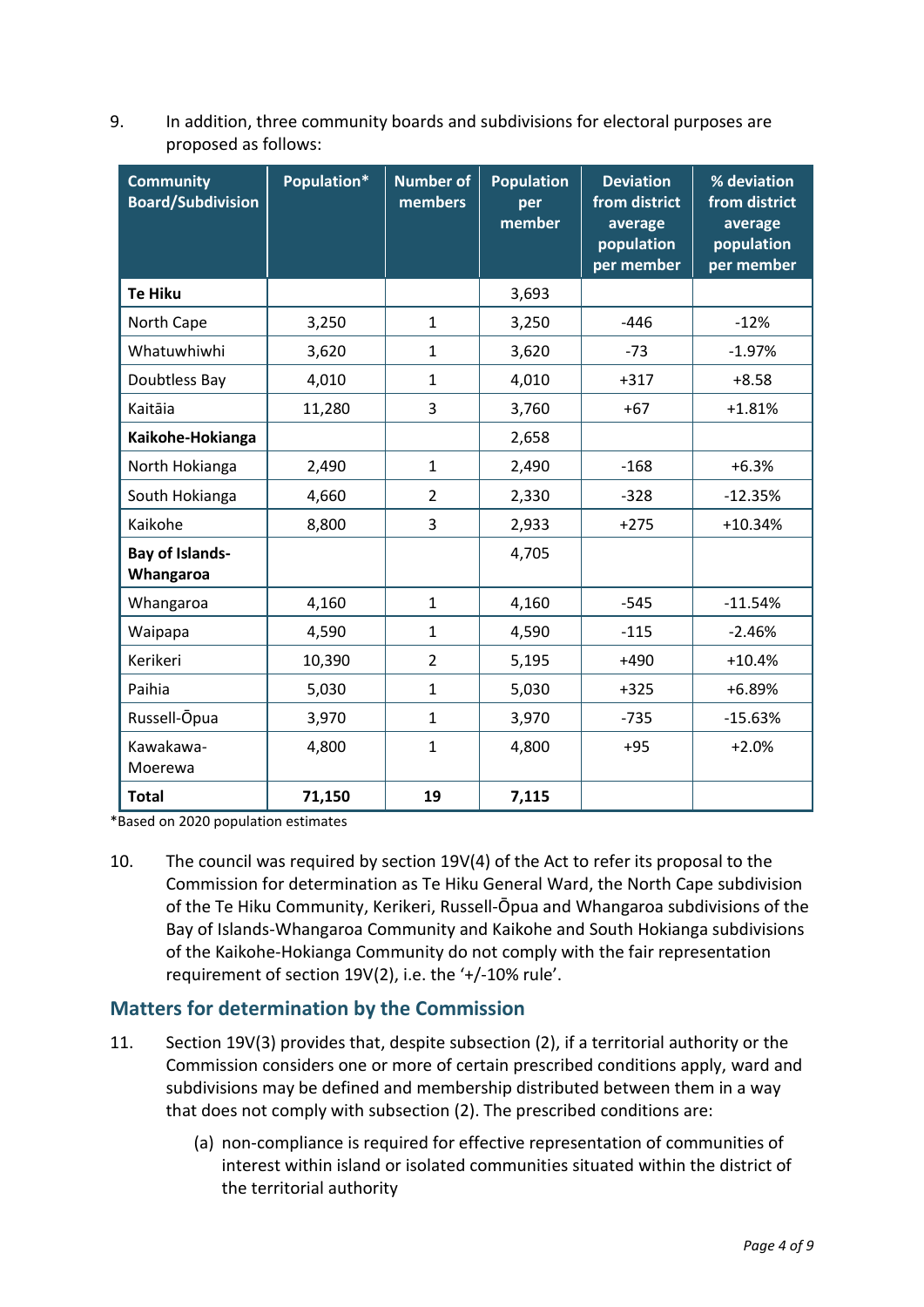- (b) compliance would limit effective representation of communities of interest by dividing a community of interest between wards or subdivisions
- (c) compliance would limit effective representation of communities of interest by uniting within a ward or subdivision two or more communities of interest with few commonalities of interest.
- 12. Section 19V(6) provides that on receiving a reference under subsection (4), the Commission must determine whether to:
	- (a) uphold the decision of the council, or
	- (b) alter that decision.
- 13. Accordingly, the matters for determination by the Commission are limited to the council's proposal for the Te Hiku General Ward, North Cape subdivision of the Te Hiku Community, Kerikeri, Russell-Ōpua and Whangaroa subdivisions of the Bay of Islands-Whangaroa Community and Kaikohe and South Hokianga subdivisions of the Kaikohe-Hokianga Community, despite not complying with the '+/-10% rule'.

#### *Key considerations*

- 14. Based on the legislative requirements, the Commission's *Guidelines for local authorities undertaking representation reviews* identify the following three key factors when considering representation proposals:
	- a. communities of interest
	- b. effective representation of communities of interest
	- c. fair representation for electors.
- 15. The Commission's Guidelines note that what constitutes effective representation will be specific to each local authority but that the following factors should be considered to the extent possible:
	- a. avoiding arrangements that may create barriers to participation, such as at elections by not recognising residents' familiarity and identity with an area
	- b. not splitting recognised communities of interest between electoral subdivisions
	- c. not grouping together two or more communities of interest that share few commonalities of interest
	- d. accessibility, size and configuration of an area including access to elected members and vice versa.

#### *Communities of interest*

- 16. The district's land use is predominantly rural with supporting service towns. The largest residential concentrations are Kaitāia, Kaikohe and Kerikeri.
- 17. The district is currently divided into three wards and the council considers that the current ward boundaries still reflect the district's communities of interest (Te Hiku, Kaikohe-Hokianga and Bay of Islands-Whangaroa). There are three community boards, each covering the area of one of the three wards. Within these communities are a number of subdivisions for electoral purposes which the Council also still considers appropriate to reflect the district's communities of interest.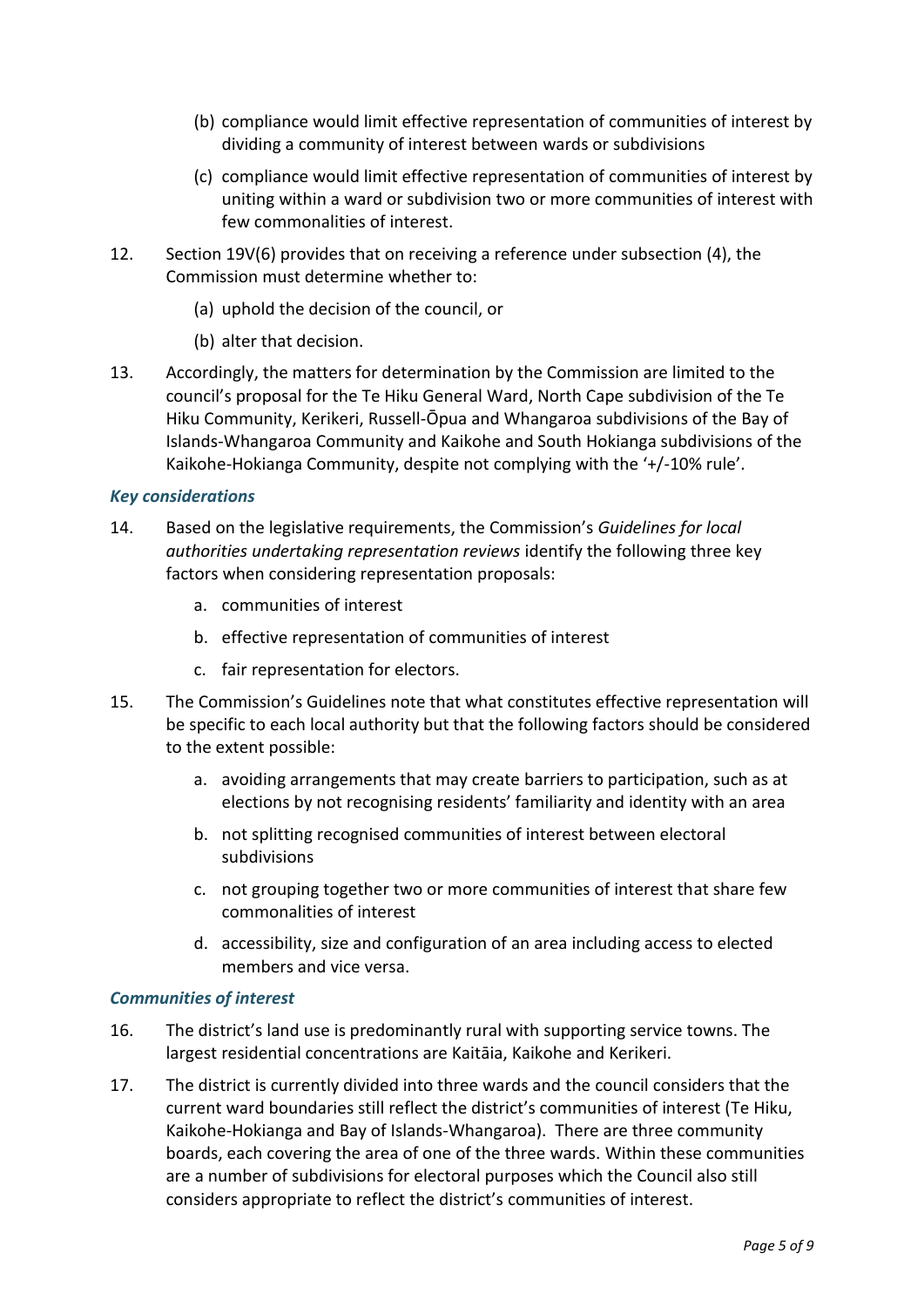18. However, some minor boundary alterations between wards and subdivisions are included in the council's proposal in order to better group communities of interest together within wards and subdivisions. A Waipapa subdivision within the Bay of Islands-Whangaroa community has also been created to reflect that community of interest.

### *Effective representation and fair representation*

- 19. The Te Hiku General Ward is non-compliant at -13.61% (or a population of 554). Most of the ward's southern boundary follows very distinct geographic features, in particular the Maungataniwha Range and the Maungataniwha and Otangaroa forests. The only possible extensions of the ward would be:
	- In the north by transferring part of the Bay of Islands-Whangaroa General Ward in the vicinity of Taupo Bay and beyond
	- In the west by transferring part of the Kaikohe-Hokianga General Ward in the Northern Hokianga
- 20. However, both these areas are sparsely populated, and it would be necessary to transfer large areas into the Te Hiku ward for that ward to become compliant with the +/-10% rule. In both cases, this would result in dividing communities of interest.
- 21. The North Cape subdivision of the Te Hiku Community, the Whangaroa, Kerikeri, and Russell-Ōpua subdivisions of the Bay of Islands-Whangaroa Community and the South Hokianga and Kaikohe subdivisions of the Kaikohe-Hokianga Community also do not comply with the +/-10% rule. In some cases that non-compliance is a result of the boundary changes referred to in paragraph 18 designed to better reflect communities of interest.
- 22. Our examination of the proposed subdivisions leads us to agree with the council that they do reflect communities of interest, and that the changes proposed to existing boundaries do better reflect those communities of interest. It follows that changing boundaries to ensure compliance would result in dividing communities of interest and in uniting communities of interest with few commonalities.
- 23. In each case the level of non-compliance seems reasonable compared to the consequences of alternative arrangements for communities of interest and their effective representation.
- 24. In summary, we consider the council's proposal for the Te Hiku General Ward, North Cape subdivision of the Te Hiku Community, Kerikeri, Russell-Ōpua and Whangaroa subdivisions of the Bay of Islands-Whangaroa Community and Kaikohe and South Hokianga subdivisions of the Kaikohe-Hokianga Community not complying with the '+/-10% rule' should be upheld. The reasons being that compliance with the '+/- 10% rule' in this case would limit the effective representation of communities of interest by either splitting communities of interest or uniting communities of interest with few commonalities.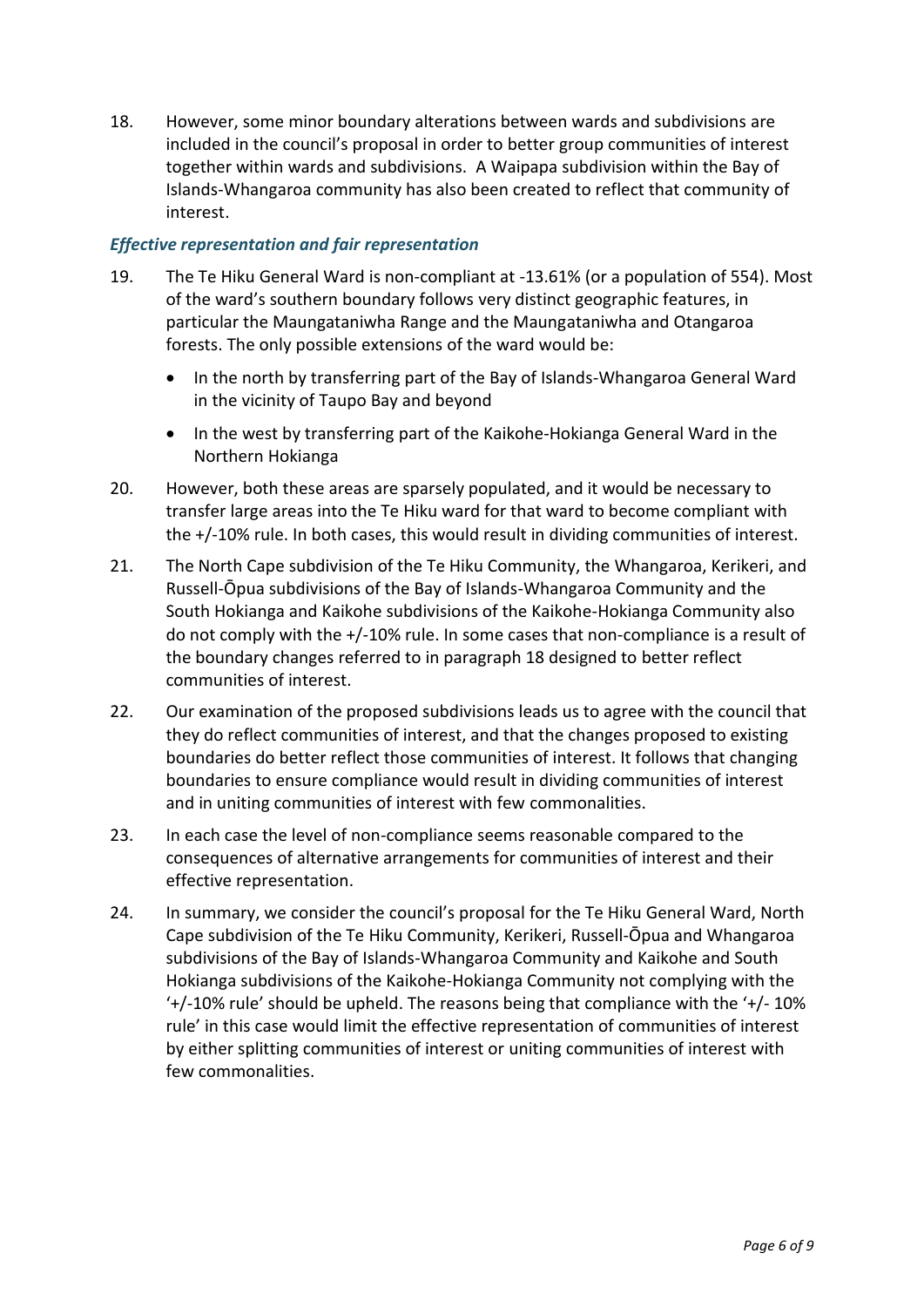## **Commission's determination**

- 25. Under section 19R of the Local Electoral Act 2001, the Commission upholds the decision of the Far North District Council not to comply with section 19V(2) in respect of the Te Hiku General Ward, North Cape subdivision of the Te Hiku Community, Kerikeri, Russell-Ōpua and Whangaroa subdivisions of the Bay of Islands-Whangaroa Community and Kaikohe and South Hokianga subdivisions of the Kaikohe-Hokianga Community, as compliance would limit effective representation of communities of interest by dividing a communities of interest between wards or subdivisions or uniting within a ward or subdivision two or more communities of interest with few commonalities of interest.
- 26. Therefore, for at least those elections for Far North District Council to be held on 8 October 2022, the following representation arrangements will apply:
	- (a) Far North District as delineated on LG-001-2022-W-1, is divided into one Māori ward and three general wards
	- (b) Those four wards will be:
		- (i) Ngā Tai o Tokerau Māori Ward, comprising the area delineated on LG-001-2022-W-2, electing four councillors
		- (ii) Te Hiku General Ward, comprising the area delineated on SO 430085, electing two councillors
		- (iii) Kaikohe-Hokianga General Ward, comprising the area delineated on LG-001-2022-W-4, electing one councillor
		- (iv) Bay of Islands-Whangaroa General Ward, comprising the area delineated on LG-001–2022-W-3, electing three councillors
	- (c) The district is divided into three communities as follows:
		- (i) Te Hiku Community, comprising the area of the Te Hiku Ward
		- (ii) Kaikohe-Hokianga Community, comprising the area of the Kaikohe-Hokianga Ward
		- (iii) Bay of Islands-Whangaroa Community, comprising the area of the Bay of Islands-Whangaroa Ward
	- (d) The Te Hiku Community is divided into four subdivisions as follows:
		- (i) (a) the North Cape Subdivision comprising the area delineated on LG-001-2022-S-1
		- (ii) the Whatuwhiwhi Subdivision comprising the area delineated on LG-001-2022-S-2
		- (iii) the Doubtless Bay Subdivision comprising the area delineated on SO Plan 430093 deposited with Land Information New Zealand.
		- (iv) the Kaitāia Subdivision comprising the area delineated on SO Plan 430094 deposited with Land Information New Zealand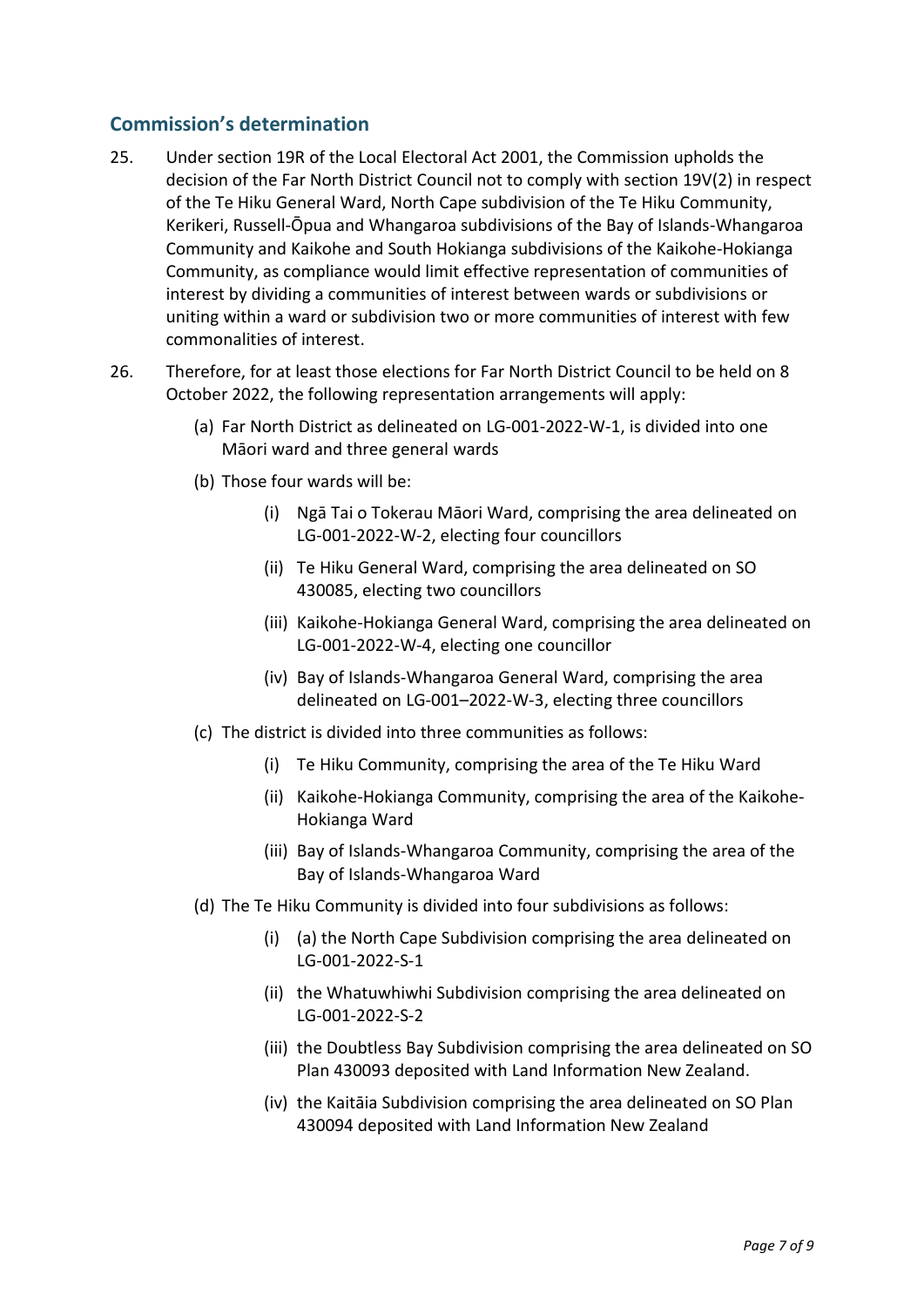- (a) The Kaikohe-Hokianga Community is divided into three subdivisions as follows:
	- (i) the North Hokianga Subdivision comprising the area delineated on SO Plan 430098 deposited with Land Information New Zealand
	- (ii) the South Hokianga Subdivision comprising the area delineated on LG-001-2022-S-3
	- (iii) the Kaikohe Subdivision comprising the area delineated on LG-001- 2022-S-4
- (b) The Bay of Islands-Whangaroa Community is divided into five subdivisions as follows:
	- (i) the Whangaroa Subdivision comprising the area delineated on SO Plan 430092 deposited with Land Information New Zealand
	- (ii) Waipapa Subdivision comprising the area delineated on LG-001-2022- S-5
	- (iii) the Kerikeri Subdivision comprising the area delineated on LG-001- 2022-S-6
	- (iv) the Paihia Subdivision comprising the area delineated on SO Plan 430090 deposited with Land Information New Zealand
	- (v) the Russell-Opua Subdivision comprising the area delineated on LG-001-2022-S-7
	- (vi) the Kawakawa-Moerewa Subdivision comprising the area delineated on LG-001-2022-S-8
- (c) The membership of the Te Hiku Community Board is comprised as follows:
	- (i) one member elected from the North Cape Subdivision
	- (ii) one member elected from the Whatuwhiwhi Subdivision
	- (iii) one member elected from the Doubtless Bay Subdivision
	- (iv) three members elected from the Kaitāia Subdivision
	- (v) one member of the Council representing the Te Hiku Ward and appointed to the community board by the Council.
- (d) The membership of the Kaikohe-Hokianga Community Board is comprised as follows:
	- (i) one member elected from the North Hokianga Subdivision
	- (ii) two members elected from the South Hokianga Subdivision
	- (iii) three members elected from the Kaikohe Subdivision
	- (iv) one member of the Council representing the Kaikohe-Hokianga Ward and appointed to the community board by the Council.
- (e) The membership of the Bay of Islands-Whangaroa Community Board is comprised as follows:
	- (i) one member elected from the Whangaroa Subdivision